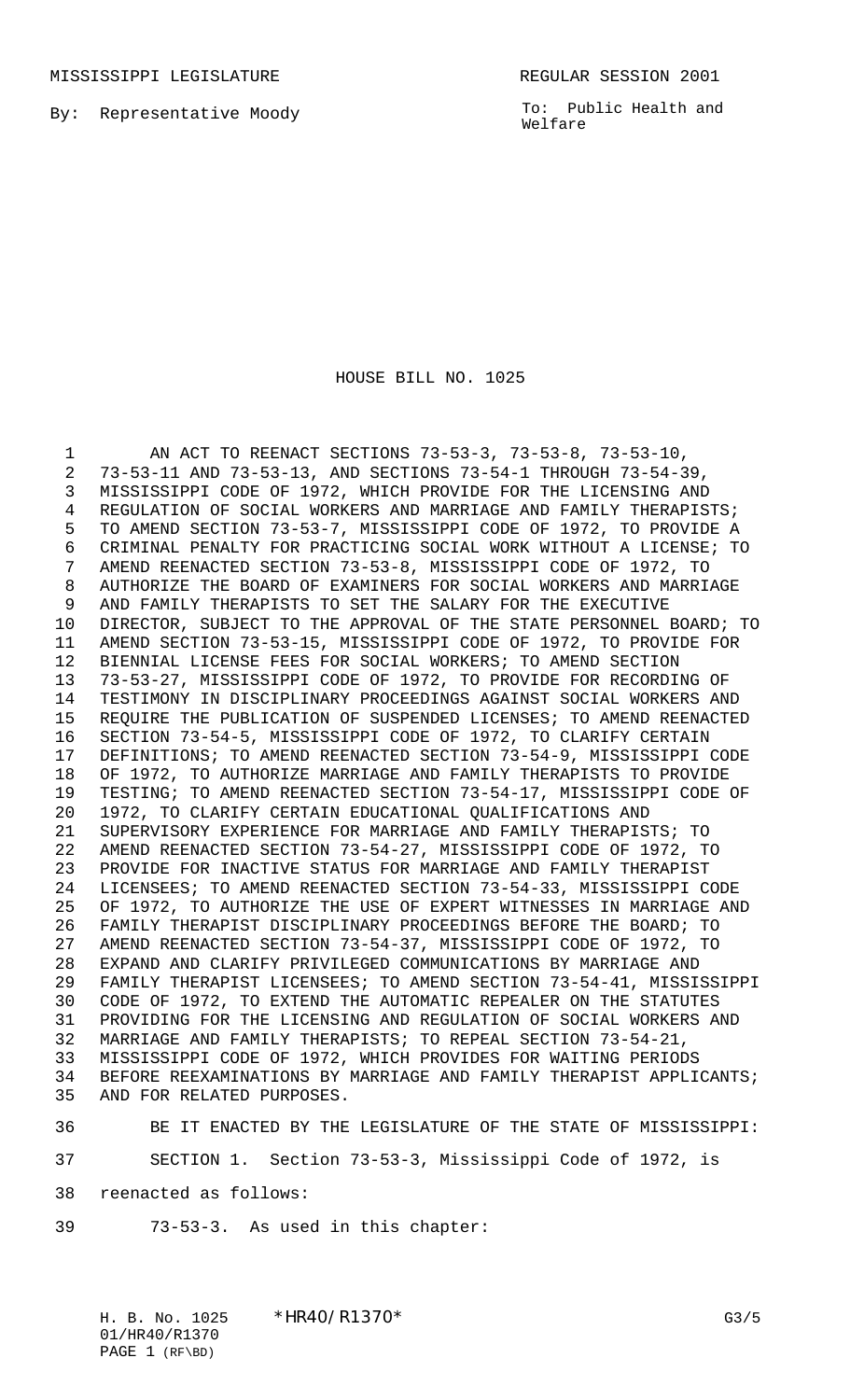(a) "Board" means the Board of Examiners for Social Workers and Marriage and Family Therapists created under Section 73-53-8.

 (b) "Social work practice" means the professional activity directed at enhancing, protecting or restoring people's capacity for social functioning, whether impaired by physical, environmental or emotional factors.

 (c) "Clinical social work practice" means the application of social work methods and values in diagnosis and treatment directed at enhancing, protecting or restoring people's capacity for social functioning, whether impaired by physical, environmental or emotional factors.

 (d) "Examination(s)" means that test or exam which is endorsed and prescribed by the American Association of State Social Work Boards.

 SECTION 2. Section 73-53-7, Mississippi Code of 1972, is amended as follows:

 73-53-7. (1) Except as hereinafter provided, all individuals not exempt from licensure who are not licensed under this chapter are prohibited from performing services for compensation for which licensure is required by this chapter, and are also prohibited from holding themselves out to the public by any title or description of services set out in this chapter or by any title or description of services likely to cause public confusion with any title or description of services set out in this chapter.

H. B. No. 1025 \*HR40/R1370\* 01/HR40/R1370 PAGE 2 (RF\BD) (2) Any person not licensed under this chapter on July 1, 1993, who is actively engaged in the practice of social work before July 1, 1994, as an employee of the State of Mississippi or any agency, political subdivision or municipality thereof or any community action agency or Head Start agency, and who is not eligible to be issued a license under subsection (3) of this section, shall be issued a provisional license as a licensed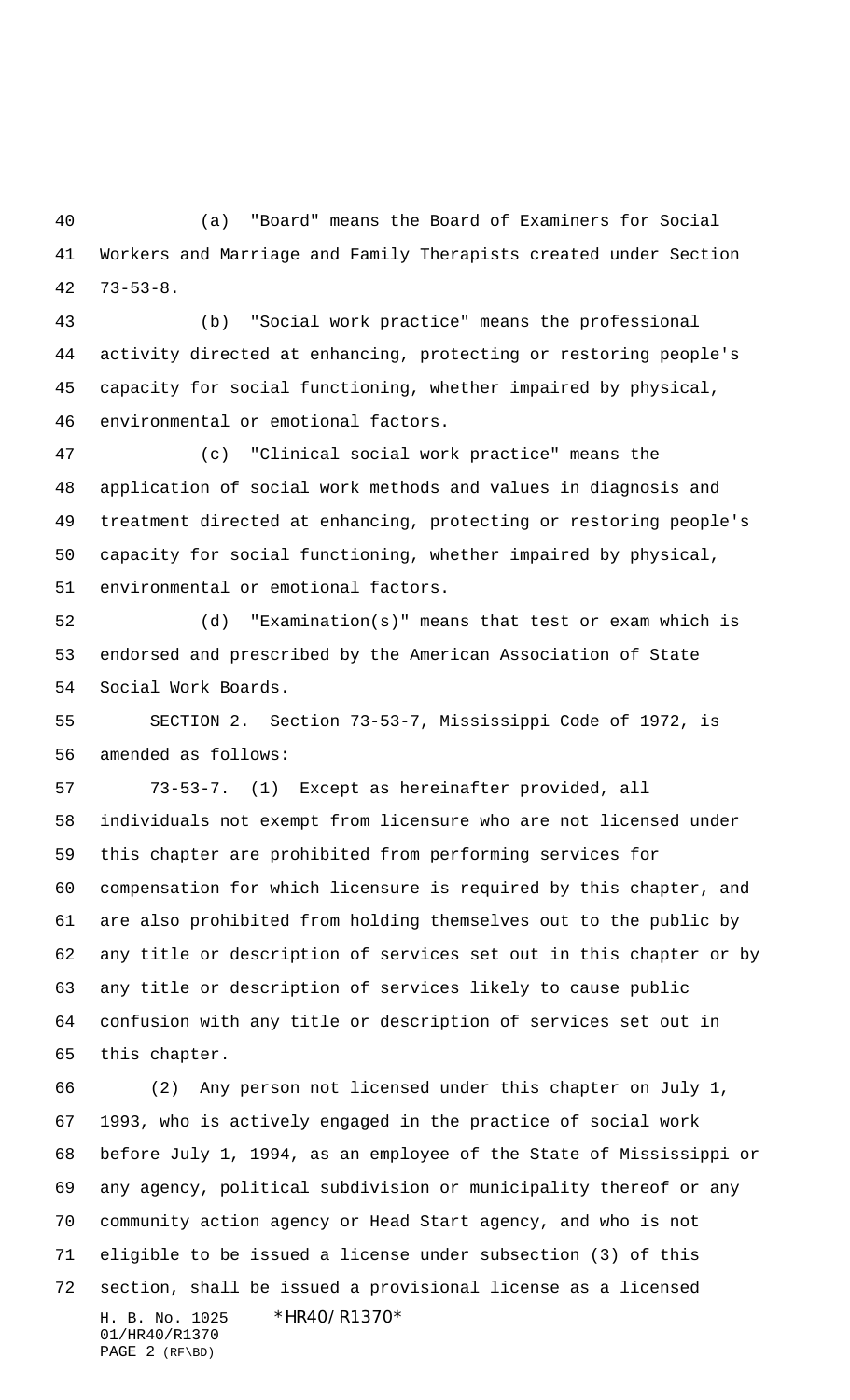social worker by the board, if the person applies for such provisional license before July 1, 1994, and, at the time that the application is made, the person is so actively engaged. The license shall be issued by the board upon application therefor, the submission of proof satisfactory to the board of the applicant's employment in the practice of social work as provided in this subsection, and the payment of the appropriate fee. Such license shall be valid for a maximum period of two (2) years, but not to extend past June 30, 1995, during which time the provisional licensee must pass the AASSWB social work examination at the basic level.

 (3) Any person not licensed under this chapter on July 1, 1993, who has been actively engaged in the practice of social work for not less than five (5) years before July 1, 1993, as an employee of the State of Mississippi or any agency, political subdivision or municipality thereof or any community action agency or Head Start agency, shall be issued a license as a social worker by the board, if the person applies for such license before September 1, 1994, and at the time that the application is made, the person is so actively engaged. Any person born on May 24, 1949, who has eight (8) years of social work practice as an employee of any of the specified entities before July 1, 1993, who is an employee of any of the specified entities on July 1, 2000, regardless of whether the current employment position is designated as a social worker, shall be issued a license as a social worker by the board if the person applies for the license before September 1, 2000. The license shall be issued by the board upon application therefor, the submission of proof satisfactory to the board of the applicant's employment in the practice of social work as provided in this subsection, and the payment of the appropriate fee.

H. B. No. 1025 \*HR40/R1370\* 01/HR40/R1370 PAGE 3 (RF\BD) (4) From and after July 1, 2001, any person violating the provisions of this chapter shall be guilty of a misdemeanor and,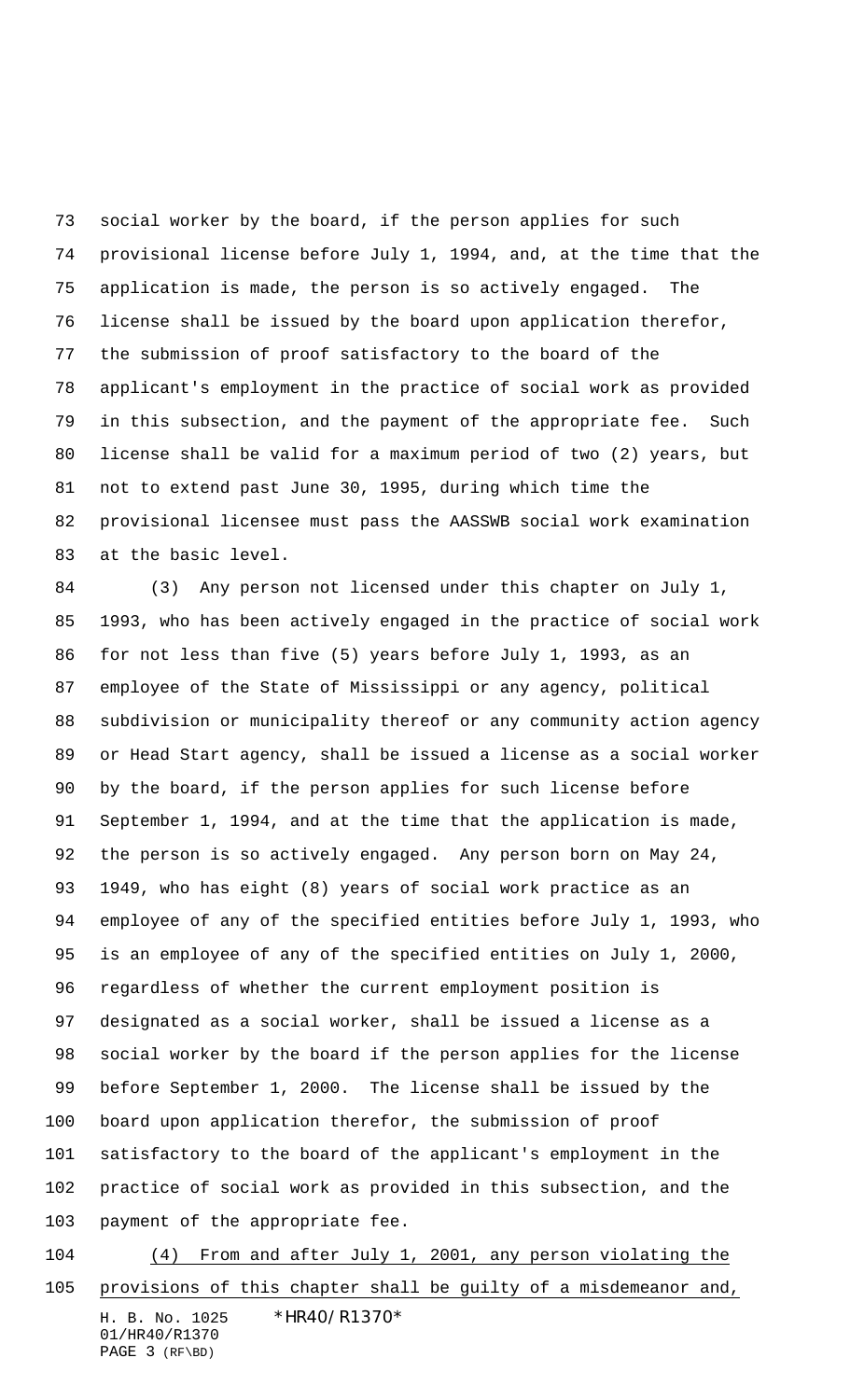upon conviction, shall be fined not more than Five Hundred Dollars

(\$500.00) for his first offense, nor more than One Thousand

Dollars (\$1,000.00) for each subsequent offense.

 SECTION 3. Section 73-53-8, Mississippi Code of 1972, is reenacted and amended as follows:

 73-53-8. (1) There is created the Board of Examiners for Social Workers and Marriage and Family Therapists to license and regulate social workers and marriage and family therapists. The board shall be composed of ten (10) members, six (6) of which shall be social workers and four (4) of which shall be marriage and family therapists.

 (2) Of the social worker members of the board, two (2) must be licensed social workers, and four (4) must be licensed master social workers or licensed certified social workers or a combination thereof. The marriage and family therapist members of the board must be licensed marriage and family therapists. For at least five (5) years immediately preceding his or her appointment, each marriage and family therapist appointee must have been actively engaged as a marriage and family therapist in rendering professional services in marriage and family therapy, or in the education and training of master's, doctoral or post-doctoral students of marriage and family therapy, or in marriage and family therapy research, and during the two (2) years preceding his or her appointment, must have spent the majority of the time devoted to that activity in this state. The initial marriage and family therapist appointees shall be deemed to be and shall become licensed practicing marriage and family therapists immediately upon their appointment and qualification as members of the board. All subsequent marriage and family therapist appointees to the board must be licensed marriage and family therapists before their appointment.

H. B. No. 1025 \*HR40/R1370\* 01/HR40/R1370 PAGE 4 (RF\BD) (3) The Governor shall appoint six (6) members of the board, four (4) of which shall be social workers and two (2) of which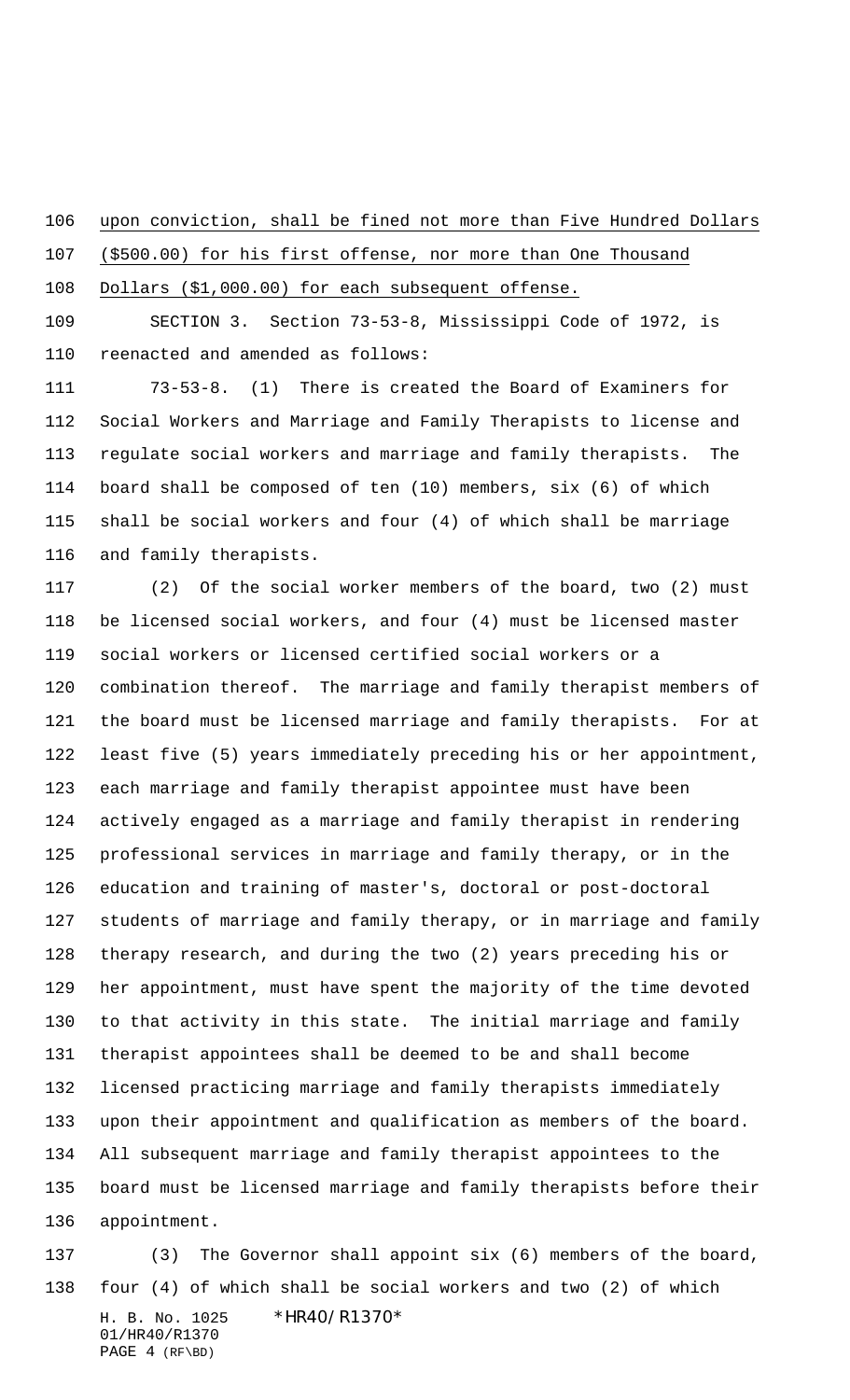shall be marriage and family therapists, and the Lieutenant Governor shall appoint four (4) members of the board, two (2) of which shall be social workers and two (2) of which shall be marriage and family therapists. Social worker members of the board shall be appointed from nominations submitted by the Mississippi Chapter of the National Association of Social Workers, and marriage and family therapist members of the board shall be appointed from nominations submitted by the Mississippi Marriage and Family Therapy Association. All appointments shall be made with the advice and consent of the Senate.

 (4) The initial appointments to the board shall be made as follows: The Governor shall appoint one (1) social worker member for a term that expires on June 30, 1999, one (1) social worker member for a term that expires on June 30, 2001, two (2) social worker members for terms that expire on June 30, 2002, one (1) marriage and family therapist member for a term that expires on June 30, 1998, and one (1) marriage and family therapist member for a term that expires on June 30, 2000. The Lieutenant Governor shall appoint one (1) social worker member for a term that expires on June 30, 1998, one (1) social worker member for a term that expires on June 30, 2000, one (1) marriage and family therapist member for a term that expires on June 30, 1999, and one (1) marriage and family therapist member of the board for a term that expires on June 30, 2001. After the expiration of the initial terms, all subsequent appointments shall be made by the original appointing authorities for terms of four (4) years from the expiration date of the previous term. Upon the expiration of his or her term of office, a board member shall continue to serve until his or her successor has been appointed and has qualified. No person may be appointed more than once to fill an unexpired term or more than two (2) consecutive full terms.

 (5) Any vacancy on the board before the expiration of a term shall be filled by appointment of the original appointing

H. B. No. 1025 \*HR40/R1370\* 01/HR40/R1370 PAGE 5 (RF\BD)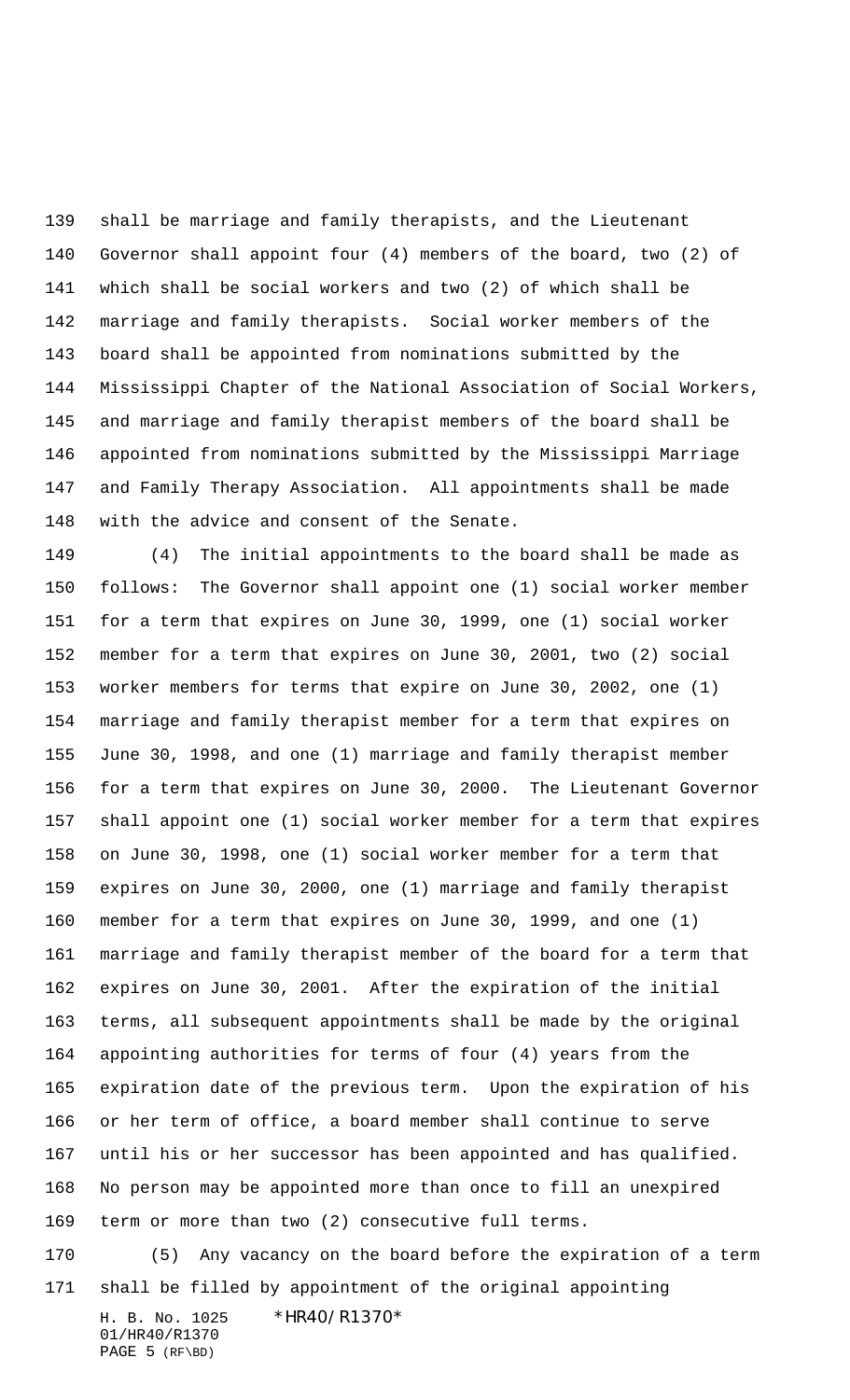authority for the remainder of the unexpired term. Appointments to fill vacancies shall be made from nominations submitted by the appropriate organization as specified in subsection (2) of this section for the position being filled.

 (6) The appointing authorities shall give due regard to geographic distribution, race and sex in making all appointments to the board.

 (7) The board shall select one (1) of its members to serve as chairman during the term of his or her appointment to the board. No person may serve as chairman for more than four (4) years. The board may remove any member of the board or the chairman from his or her position as chairman for (a) malfeasance in office, or (b) conviction of a felony or a crime of moral turpitude while in office, or (c) failure to attend three (3) consecutive board meetings. However, no member may be removed until after a public hearing of the charges against him or her, and at least thirty (30) days' prior written notice to the accused member of the charges against him or her and of the date fixed for such hearing. No board member shall participate in any matter before the board in which he has a pecuniary interest, personal bias or other similar conflict of interest.

 (8) Board members shall receive no compensation for their services, but shall be reimbursed for their actual and necessary expenses incurred in the performance of official board business as provided in Section 25-3-41.

 (9) Four (4) social worker members and three (3) marriage and family therapist members of the board shall constitute a quorum of the board. In making its decisions and taking actions affecting the members of one (1) of the professions regulated by the board, the board shall consider the recommendations of the board members who are members of that profession.

H. B. No. 1025 \*HR40/R1370\* 01/HR40/R1370 PAGE 6 (RF\BD) (10) The principal office of the board shall be in the City of Jackson, but the board may act and exercise all of its powers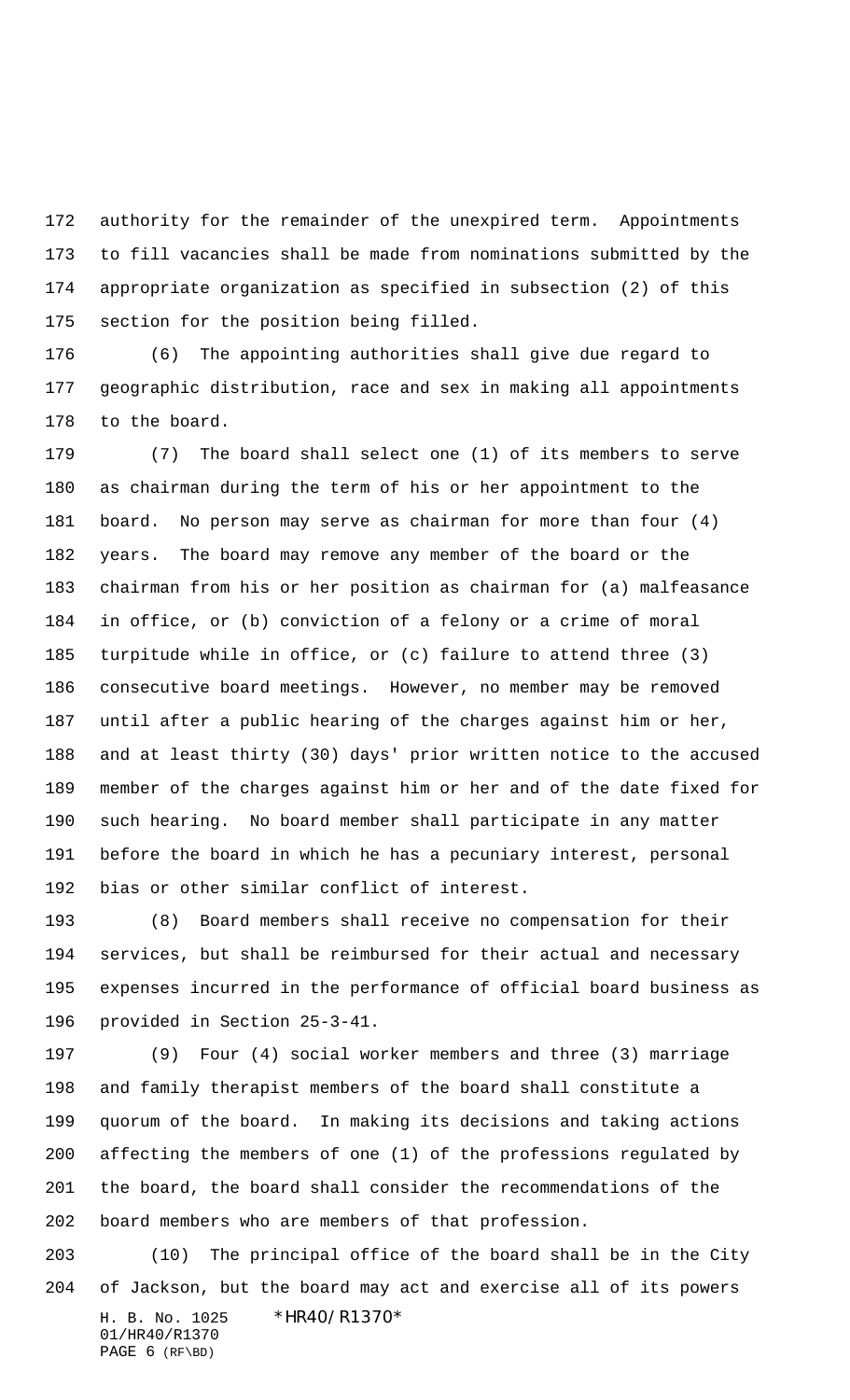at any other place. The board shall adopt an official seal, which shall be judicially noticed and which shall be affixed to all licenses issued by the board.

 (11) The board is authorized to employ, subject to the approval of the State Personnel Board, an executive director and such attorneys, experts and other employees as it may from time to time find necessary for the proper performance of its duties and for which the necessary funds are available, and to set the salary of the executive director, subject to the approval of the State Personnel Board. The board is strongly encouraged to employ any employees of the State Department of Health who may be displaced as a result of the enactment of Laws, 1997, Chapter 516.

 (12) The board, by a majority vote, from time to time may make such provisions as it deems appropriate to authorize the performance by any board member or members, employee or other agent of the board of any function given the board in this chapter or Sections 73-54-1 through 73-54-39.

 SECTION 4. Section 73-53-10, Mississippi Code of 1972, is reenacted as follows:

 73-53-10. (1) No appropriations from the State General Fund shall be used to operate the board. The board shall be supported by fees collected for license application and renewal and/or other monies raised by the board.

H. B. No. 1025 \*HR40/R1370\* 01/HR40/R1370 PAGE 7 (RF\BD) (2) All fees and any other monies received by the board, except for monetary penalties imposed under Section 75-53-23, shall be deposited in a special fund that is created in the State Treasury and shall be used for the implementation and administration of this chapter and Sections 73-54-1 through 73-54-39 when appropriated by the Legislature for such purpose. The monies in the special fund shall be subject to all provisions of the state budget laws that are applicable to special fund agencies, and shall be disbursed by the State Treasurer only upon warrants issued by the State Fiscal Officer upon requisitions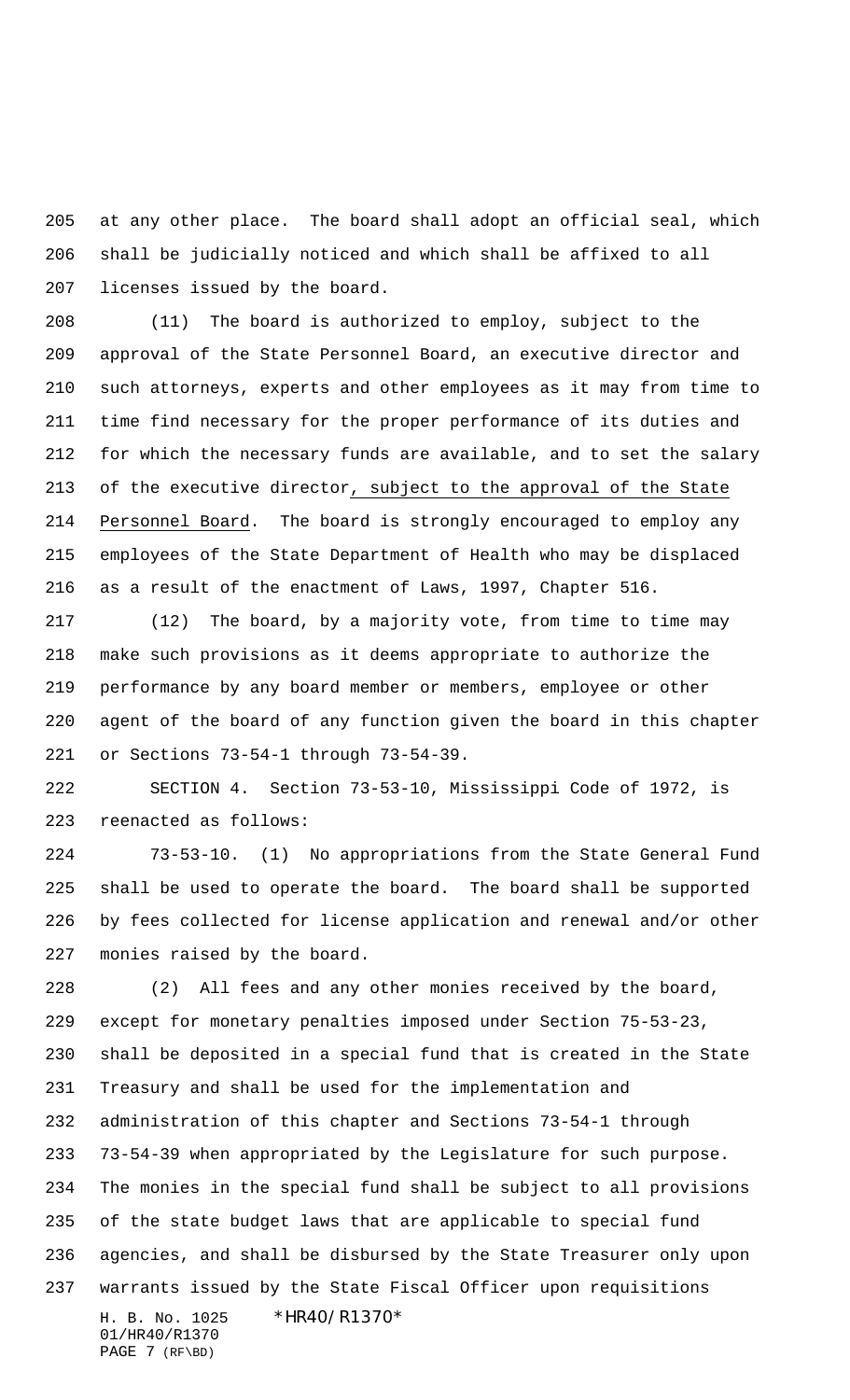signed by the chairman of the board or another board member designated by the chairman, and countersigned by the secretary of the board. Any interest earned on this special fund shall be credited by the State Treasurer to the fund and shall not be paid into the State General Fund. Any unexpended monies remaining in the special fund at the end of a fiscal year shall not lapse into the State General Fund. Monetary penalties imposed by the board under Section 73-53-23 shall be deposited in the State General Fund.

 SECTION 5. Section 73-53-11, Mississippi Code of 1972, is reenacted as follows:

 73-53-11. (1) In addition to the duties set forth elsewhere in this chapter and in Sections 73-54-1 through 73-54-39, the board shall:

 (a) At least once every two (2) years recommend modifications or amendments to this chapter to the Governor; (b) Review the quality and availability of social work services provided in this state and make recommendations for

 (c) Recommend to the appropriate law enforcement official the bringing of civil actions to seek injunctions and other relief against unlicensed individuals for violations of this chapter.

 (2) The board shall approve, oversee and be responsible for all examinations for licensure under this chapter. The board shall pass on all applicants who apply to be licensed.

 (3) The board shall be responsible for all disciplinary functions carried out in this state regarding all licensees under this chapter.

 (4) The board shall be responsible for all disputed matters involving whether an applicant shall be licensed.

 (5) The board shall have such other powers as may be required to carry out the provisions of this chapter.

H. B. No. 1025 \*HR40/R1370\* 01/HR40/R1370 PAGE 8 (RF\BD)

change to the Legislature; and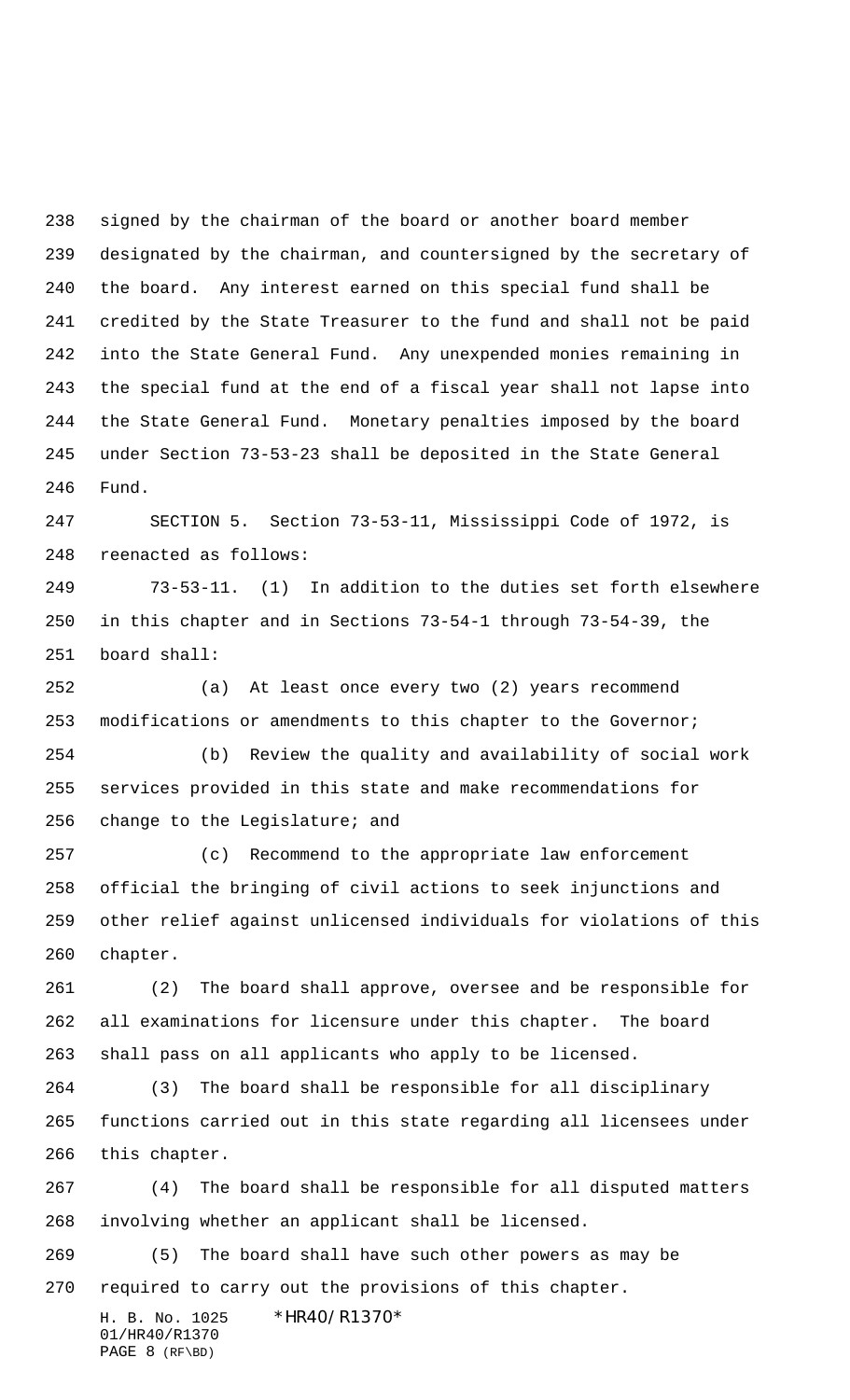SECTION 6. Section 73-53-13, Mississippi Code of 1972, is reenacted as follows:

 73-53-13. The board shall issue the appropriate license to applicants who meet the qualifications of this section.

 (a) Prerequisites - "social worker": A license as a "social worker" shall be issued to an applicant who meets the following qualifications:

 (i) Has a baccalaureate degree in social work from a college or university accredited by the Council on Social Work Education or Southern Association of Colleges and Schools and has satisfactorily completed an examination for this license; or

 (ii) Has a comparable license or registration from another state or territory of the United States that imposes qualifications substantially similar to those of this chapter.

 (b) Prerequisites - "master social worker": A license as a "master social worker" shall be issued to an applicant who meets the following qualifications:

 (i) Has a doctorate or master's degree from a school of social work accredited by the Council on Social Work Education; and

 (ii) Has satisfactorily completed an examination for his license; or

 (iii) Has a comparable license or registration from another state or territory of the United States that imposes qualifications substantially similar to those of this chapter.

 (c) Prerequisites - "certified social worker": A license as a "certified social worker" shall be issued to an applicant who meets the following qualifications:

 (i) Is licensed under this section as a "master social worker"; and

 (ii) Has twenty-four (24) months of experience acceptable to the board, under appropriate supervision; and

H. B. No. 1025 \*HR40/R1370\* 01/HR40/R1370 PAGE 9 (RF\BD)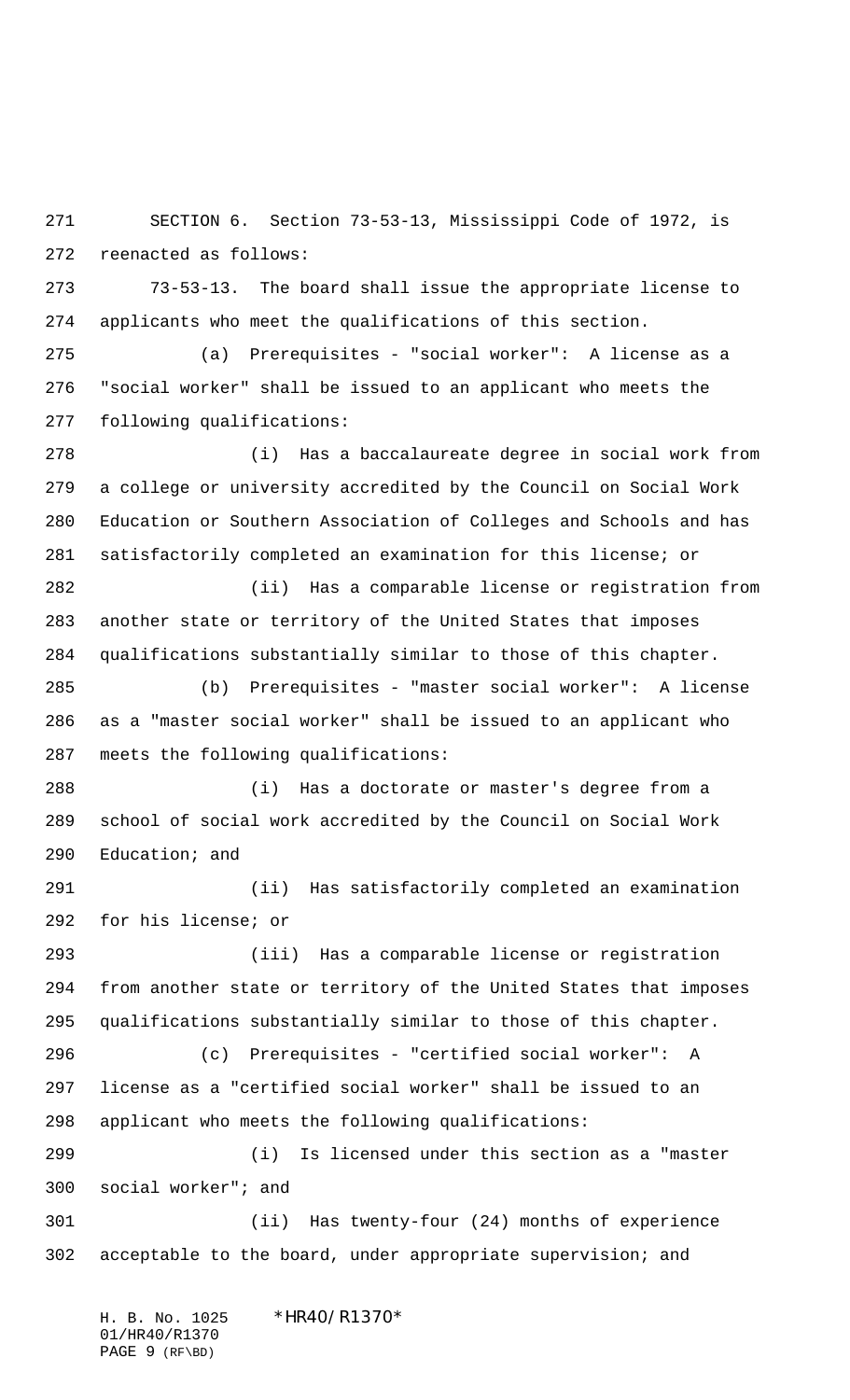H. B. No. 1025 \*HR40/R1370\* 01/HR40/R1370 PAGE 10 (RF\BD) (iii) Has satisfactorily completed a state examination for this license; or (iv) Has a comparable license or registration from another state or territory of the United States that imposes qualifications substantially similar to those of this chapter. (d) In addition to the above qualifications, an applicant for any of the above licenses must prove to the board's satisfaction: (i) Age of at least twenty-one (21) years, and (ii) Good moral character, which is a continuing requirement for licensure, and (iii) United States citizenship or status as a legal resident alien, and (iv) Absence of conviction of a felony related to the practice of social work for the last ten (10) years, and (v) That the applicant has not been declared mentally incompetent by any court, and if any such decree has ever been rendered, that the decree has since been changed, and (vi) Freedom from dependency on alcohol or drugs. (e) Only individuals licensed as "certified social workers" shall be permitted to call themselves "clinical social workers." Each application or filing made under this section shall include the social security number(s) of the applicant in accordance with Section 93-11-64, Mississippi Code of 1972. SECTION 7. Section 73-53-15, Mississippi Code of 1972, is amended as follows: 73-53-15. All original licenses shall be valid for one (1) year, unless earlier suspended or revoked by the board, and each person to whom a license is issued shall pay a fee of not more than Fifty Dollars (\$50.00) therefor to the board. Licenses shall be renewed biennially after initial licensure upon payment of a fee of not more than One Hundred Fifty Dollars (\$150.00) for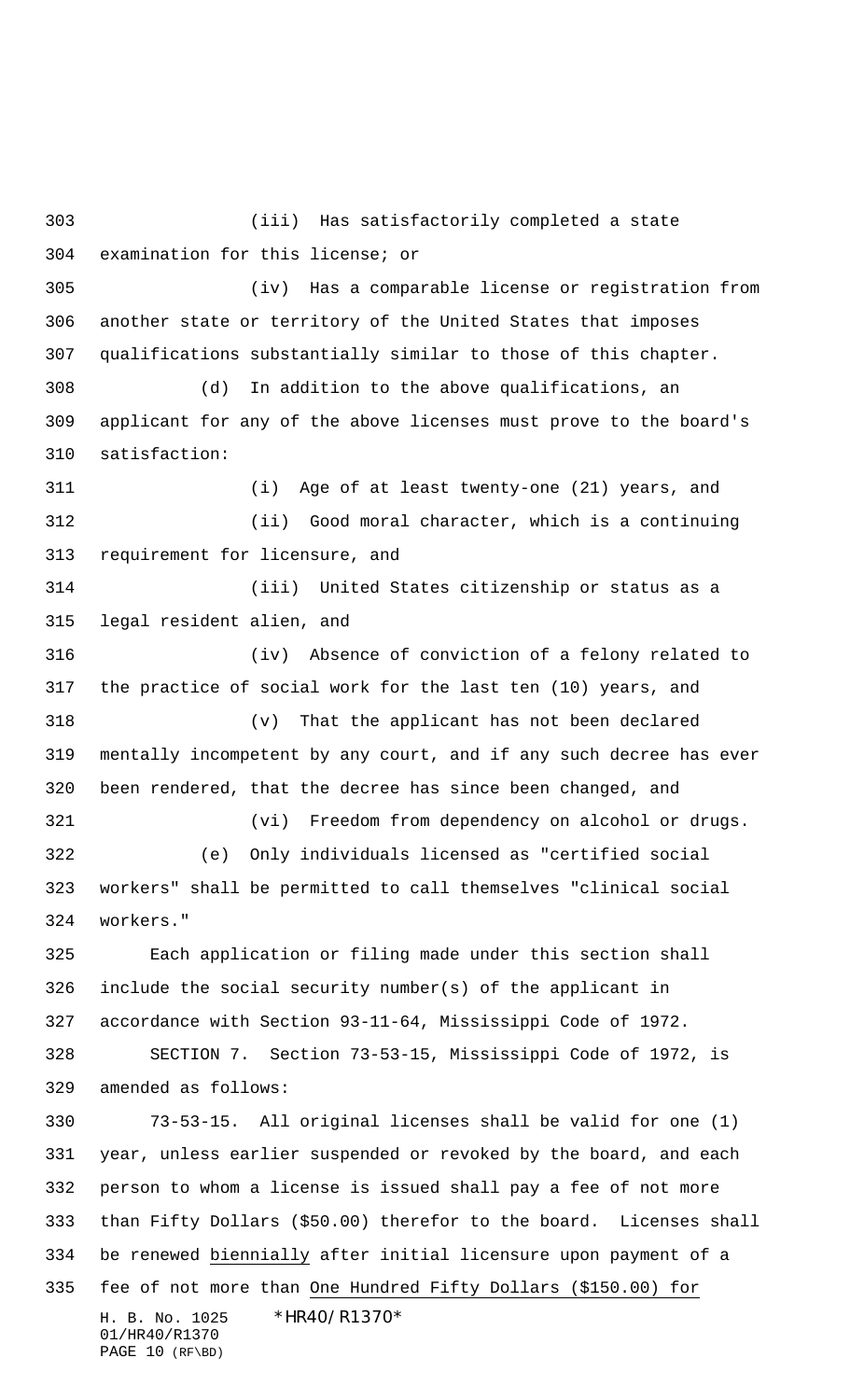licensed social workers, Two Hundred Dollars (\$200.00) for

licensed master social workers and Two Hundred Dollars (\$200.00)

 for licensed certified social workers, and being in compliance with such additional requirements as the board shall promulgate. SECTION 8. Section 73-53-27, Mississippi Code of 1972, is

amended as follows:

 73-53-27. (1) Any circuit court, upon the application of the licensee or of the board, may order the attendance of witnesses and the production of relevant books and papers before the board in any hearing pursuant to this chapter. The court may compel obedience to its order by proceedings for contempt.

 (2) The board has the power to take testimony either orally or by deposition, or both, with the same fees and mileage and in the same manner as is prescribed by law for judicial proceedings in civil cases. Any member of the board or its designee has the power to administer oaths at any hearing which the board is authorized by law to conduct.

 (3) The board, at its expense, shall provide a stenographer to take down the testimony and preserve a record of all proceedings at the hearing of any case in which a license may be revoked, suspended, placed on probationary status, or other disciplinary action taken with regard thereto. The notice of hearing, complaint and all other documents in the nature of pleadings and written motions filed in the proceedings, the recording of testimony, the report of the board, and the orders of the board constitute the record of such proceedings. The board shall furnish a transcript of such record to any person interested in such hearing upon payment of the cost of each original transcript or for each copy.

 (4) Upon the suspension or revocation of a license issued under Section 73-53-13, a licensee shall be required to surrender the license to the board, and upon failure to do so the board shall have the right to seize the same.

H. B. No. 1025 \*HR40/R1370\* 01/HR40/R1370 PAGE 11 (RF\BD)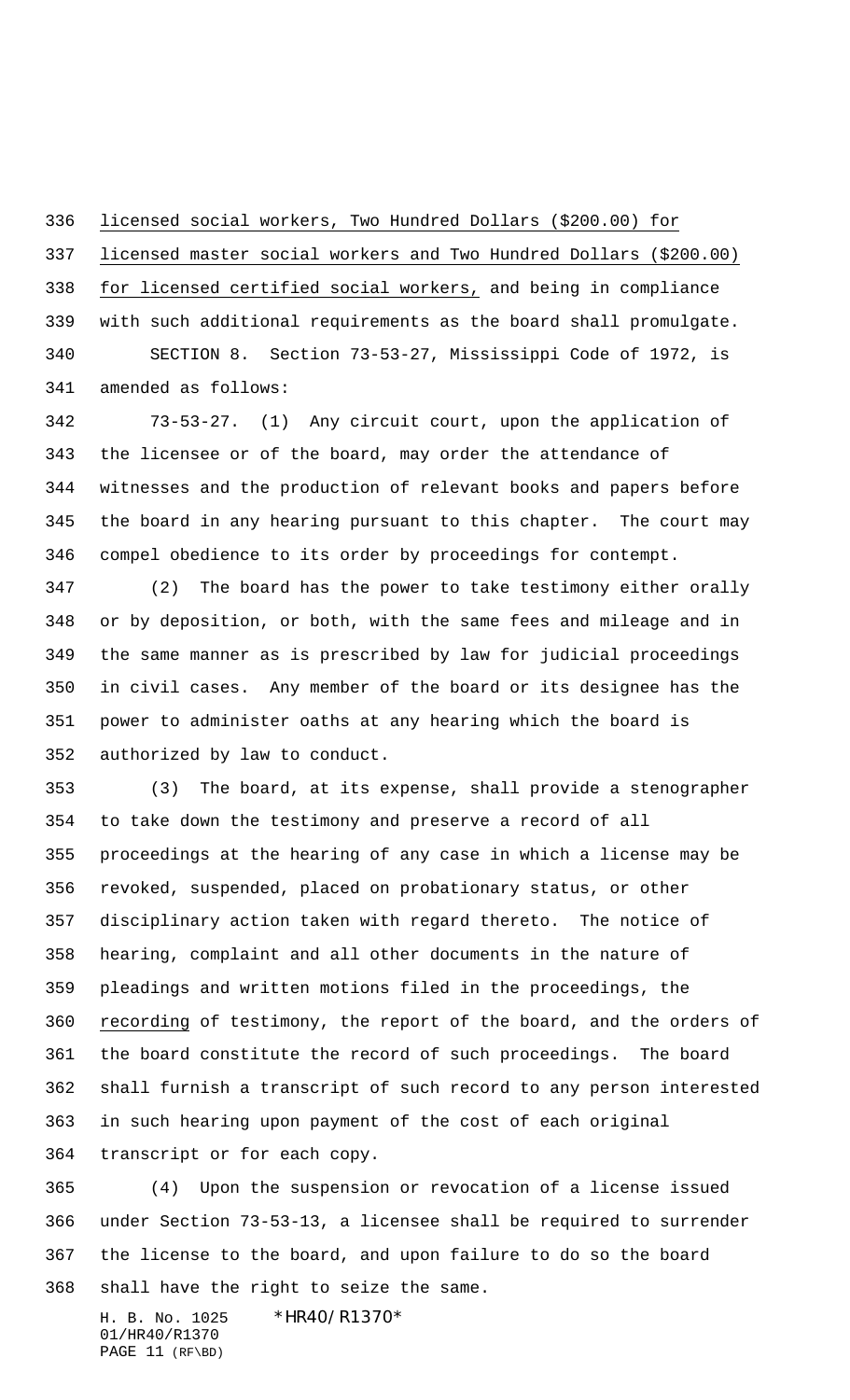(5) The board shall publish an annual list of the names and addresses of all licensees under the provisions of this chapter, and of all persons whose licenses have been revoked or suspended within the preceding twelve (12) months.

 SECTION 9. Section 73-54-1, Mississippi Code of 1972, is reenacted as follows:

 73-54-1. This chapter shall be known and may be cited as the "Marriage and Family Therapy Licensure Act of 1997."

 SECTION 10. Section 73-54-3, Mississippi Code of 1972, is reenacted as follows:

 73-54-3. Marriage and family therapy in the State of Mississippi is declared to be a professional practice that affects the public safety and welfare and requires appropriate regulation and control in the public interest.

 It is the purpose of this chapter to establish a regulatory agency, a structure, and procedures that will ensure that the public is protected from unprofessional, improper, unauthorized and unqualified practice of marriage and family therapy. This chapter shall be liberally construed to carry out these policies and purposes.

 SECTION 11. Section 73-54-5, Mississippi Code of 1972, is reenacted and amended as follows:

 73-54-5. As used in this chapter and in Section 73-53-8, unless the context clearly requires a different meaning:

 (a) "Licensed marriage and family therapist" means a person to whom a license has been issued under this chapter and Section 73-53-8, which license is in force and not suspended or revoked as of the particular time in question.

H. B. No. 1025 \*HR40/R1370\* 01/HR40/R1370 (b) "Marriage and family therapy" means the rendering of professional therapy services to individuals, families or couples, singly or in groups, and involves the professional application of psychotherapeutic and family systems theories and techniques in the delivery of therapy services to those persons.

```
PAGE 12 (RF\BD)
```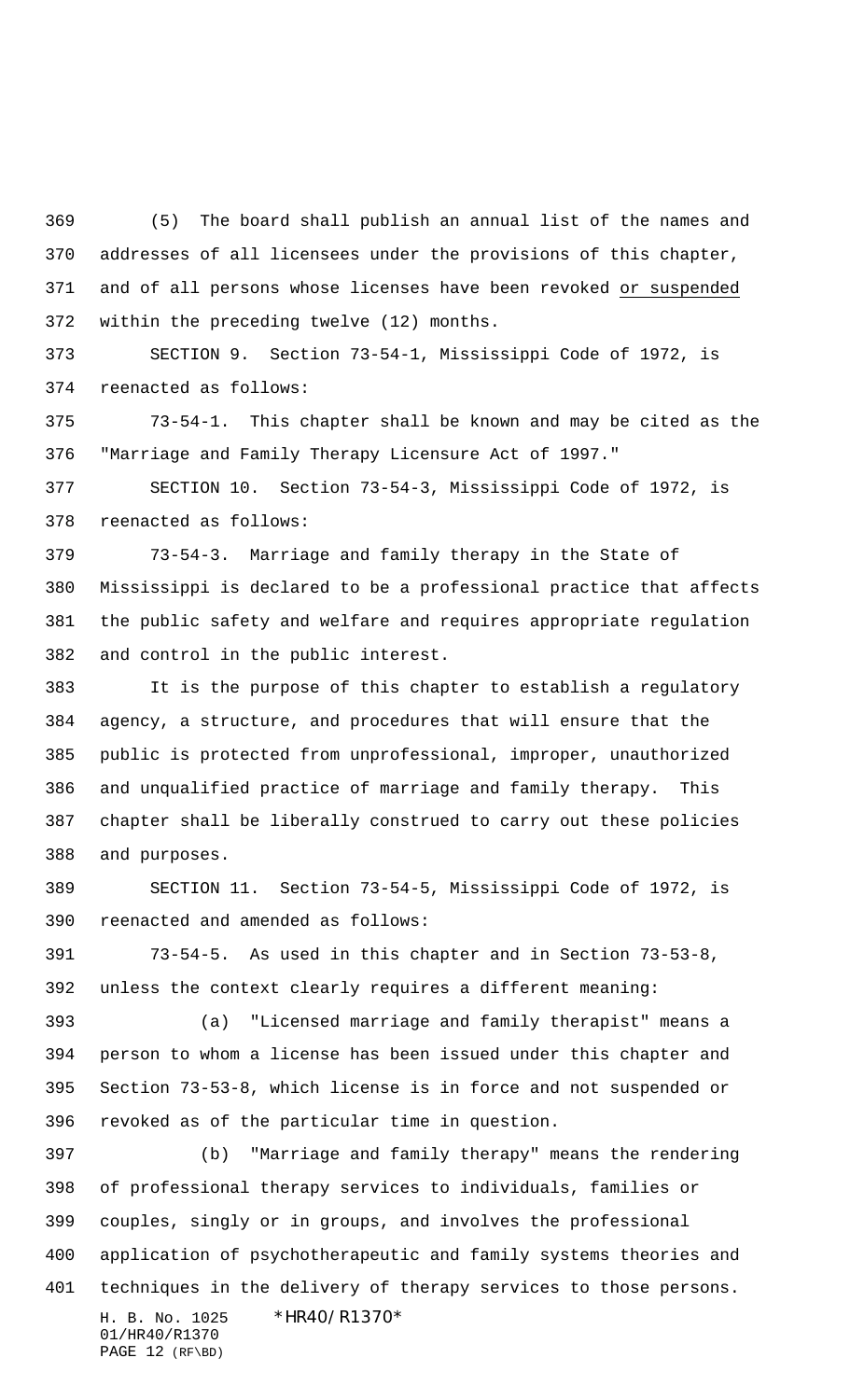(c) "Practice of marriage and family therapy" means the rendering of professional marriage and family therapy services to individuals, couples and families, singly or in groups, whether those services are offered directly to the general public or through organizations, either public or private, for a fee, monetary or otherwise.

 (d) "Advertise" means, but is not limited to, issuing or causing to be distributed any card, sign or device to any person; causing, permitting or allowing any sign or marking on or in any building; broadcasting by radio or television; or advertising by any other means designed to secure public attention.

 (e) "Use a title or description of" means to hold oneself out to the public as having a particular status by means of stating it on signs, mailboxes, address plates, stationery, announcements, calling cards or other instruments of professional identification.

 (f) "Board" means the Board of Examiners for Social Workers and Marriage and Family Therapists created by Section 73-53-8.

 (g) "Institution of higher education" means any regionally accredited institution of higher learning in the United States that offers a master's or doctoral degree; for foreign universities, this term means an institution of higher education accredited by a legal agency of that country that is satisfactory to the board.

 **\* \* \***

 (h) "Person" means any individual, firm, corporation, partnership, organization or body politic.

 SECTION 12. Section 73-54-7, Mississippi Code of 1972, is reenacted as follows:

H. B. No. 1025 \*HR40/R1370\* 01/HR40/R1370 73-54-7. Except as specifically exempted in Section 73-54-9, beginning September 1, 1997, any person who represents himself or

```
PAGE 13 (RF\BD)
```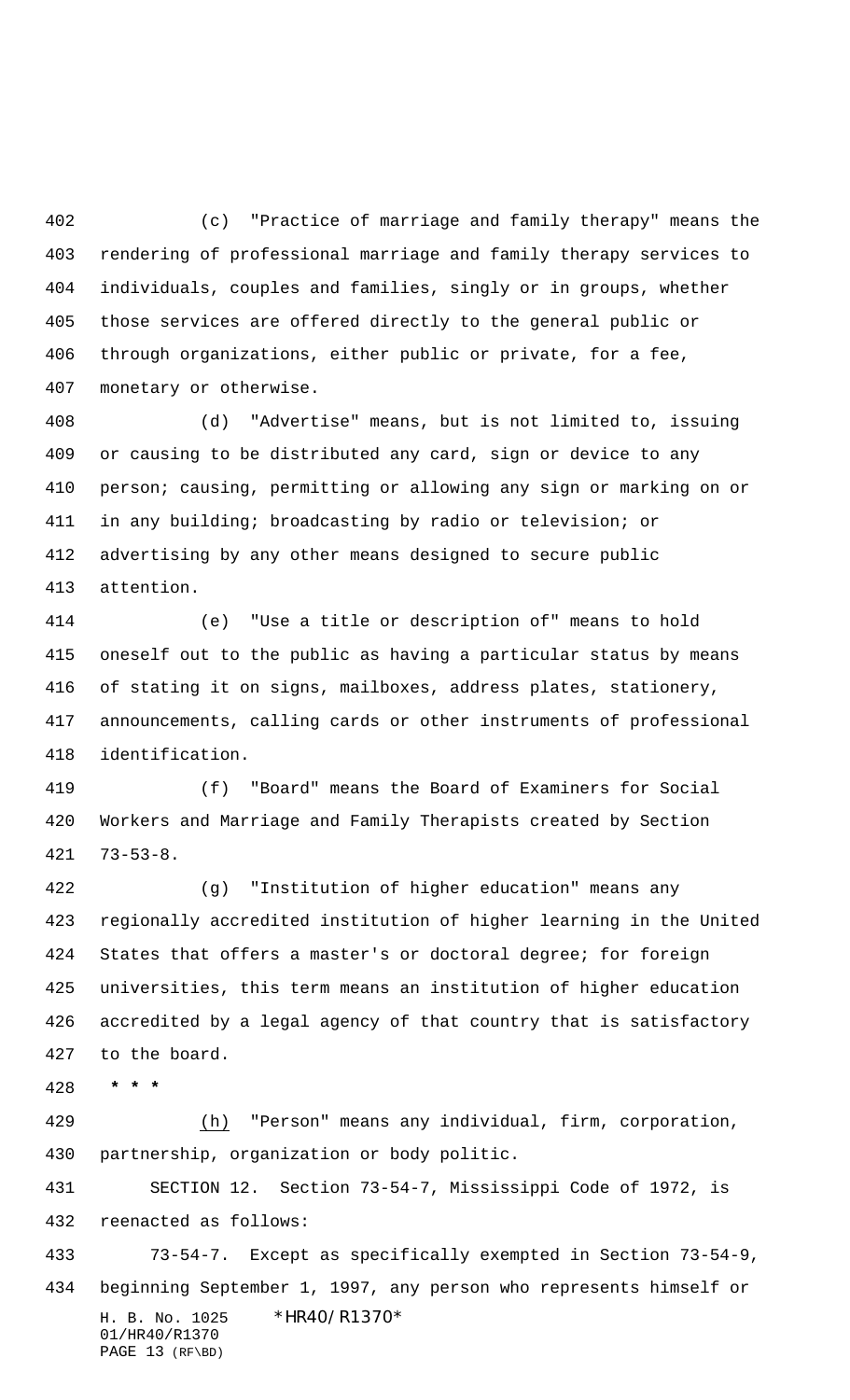herself by the title or description "marital or marriage therapist," "licensed marital or marriage and family therapist," or any other name, style or description denoting that the person is a marriage and family therapist or marriage and family counselor without having first complied with the provisions of this chapter shall be guilty of a misdemeanor and, upon conviction thereof, shall be punished by a fine of not less than Five Hundred Dollars (\$500.00) nor more than One Thousand Dollars (\$1,000.00) for each offense.

 SECTION 13. Section 73-54-9, Mississippi Code of 1972, is reenacted and amended as follows:

 73-54-9. (1) A person shall be exempt from the requirements of this chapter if the person is a marriage and family therapy intern or person preparing for the practice of marriage and family therapy under qualified supervision in a training institution or facility or supervisory arrangement recognized and approved by the board, provided he or she is designated by such titles as "marriage and family therapy intern," "marriage therapy intern," "family therapy intern," or others, clearly indicating such training status.

 (2) Nothing in this chapter shall prevent licensed or certified members of other professional groups as defined by their board, including, but not limited to, physicians, psychologists, clinical nurse specialists, clinical social workers, licensed professional counselors, or duly ordained ministers or clergy while functioning in their ministerial capacity, from doing or advertising that they perform work of a marriage and family therapy nature consistent with the accepted standards of their respective professions.

 (3) Nothing in this chapter shall be construed as permitting licensed marriage and family therapists to **\* \* \*** engage in the 466 practice of psychology. Marriage and family therapists may provide testing consistent with the scope of their education,

H. B. No. 1025 \*HR40/R1370\* 01/HR40/R1370 PAGE 14 (RF\BD)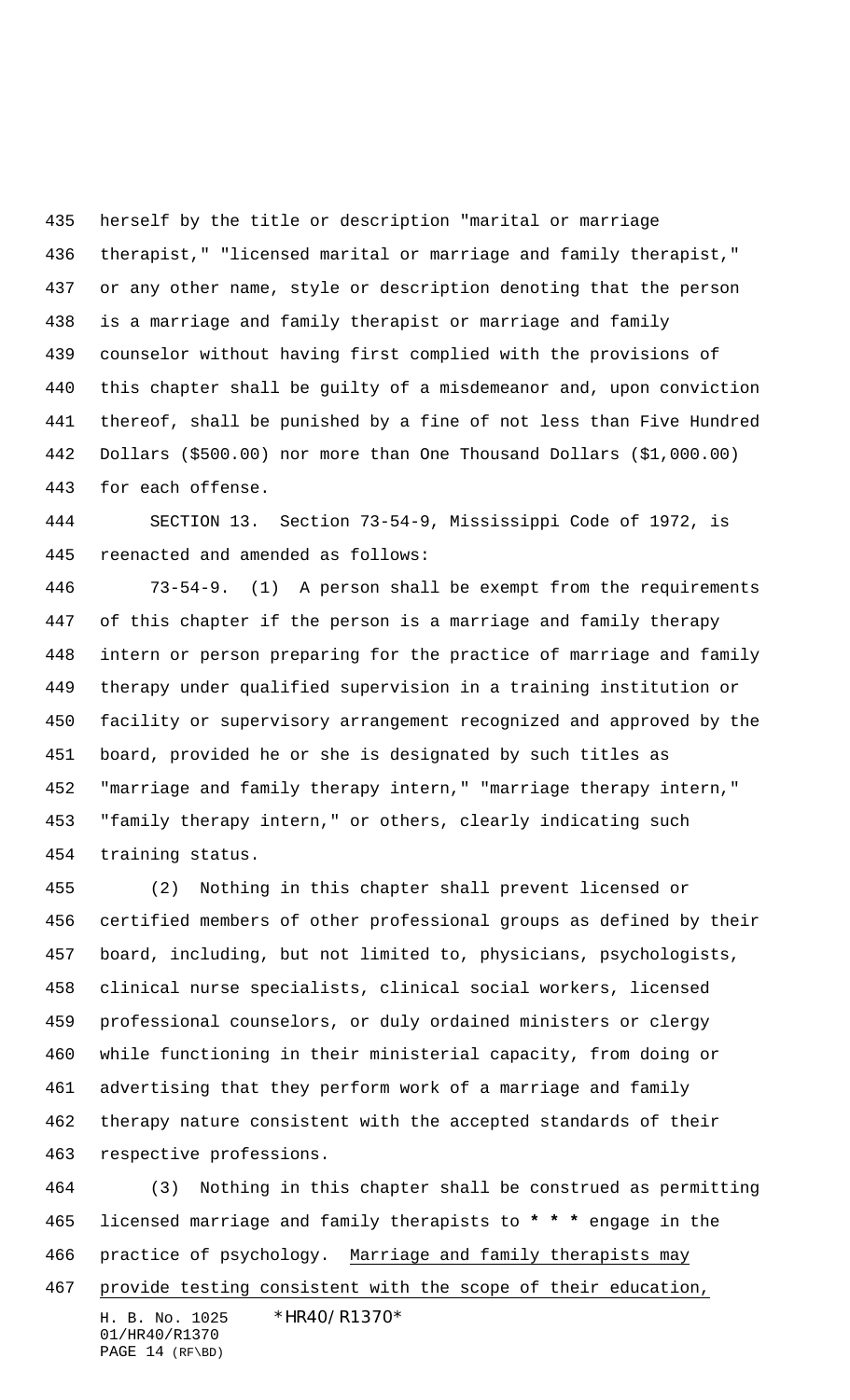training and experience. Testing shall occur within the context

of a therapeutic relationship.

 SECTION 14. Section 73-54-11, Mississippi Code of 1972, is reenacted as follows:

 73-54-11. (1) The board shall administer and enforce the provisions of this chapter. The board shall from time to time adopt such rules and regulations and such amendments thereof and supplements thereto as it may deem necessary to enable it to perform its duties under, and to carry into effect the provisions of, this chapter. Such rules and regulations shall be adopted in accordance with the Mississippi Administrative Procedures Law (Section 25-43-1 et seq.).

 (2) The board shall examine and pass on the qualifications of all applicants under this chapter, and shall issue a license to each successful applicant therefor, attesting to his or her professional qualifications to be a marriage and family therapist. SECTION 15. Section 73-54-13, Mississippi Code of 1972, is reenacted as follows:

 73-54-13. Each person desiring to obtain a license as a practicing marriage and family therapist shall make application thereof to the board in such manner as the board prescribes and with required application fees and shall furnish evidence satisfactory to the board that he or she:

(a) Is of good moral character;

 (b) Has not engaged or is not engaged in any practice or conduct which would be a ground for refusing to issue a license under Section 73-54-29 or Section 73-53-17;

 (c) Is qualified for licensure pursuant to the 496 requirements of this chapter; and

 (d) Is at least twenty-one (21) years of age. SECTION 16. Section 73-54-15, Mississippi Code of 1972, is reenacted as follows:

H. B. No. 1025 \*HR40/R1370\* 01/HR40/R1370 PAGE 15 (RF\BD)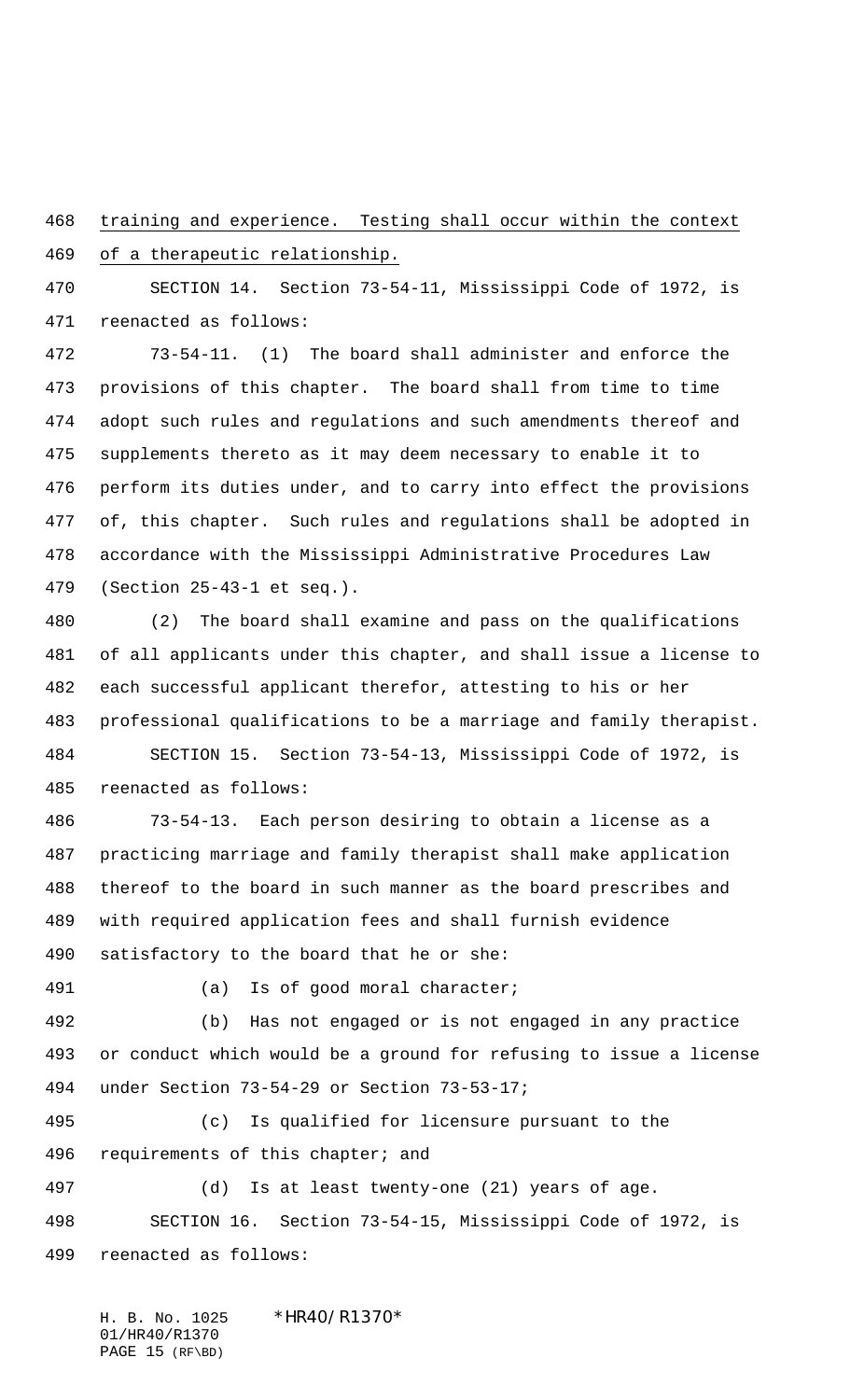73-54-15. Any person who applies for a license on or before September 1, 2000, shall be issued a license by the board if he or she meets the qualifications set forth in Section 73-54-13, with required application fees, and provides evidence to the board that he or she meets educational and experience qualifications as follows:

 (a) Holds a master's degree or doctoral degree in a mental health field, as defined by the board. Applicants must have completed their degree from a college or university accredited by the Southern Association of Colleges and Schools or a regional accrediting body; and

 (b) Has had at least two (2) years of clinical experience in the practice of marriage and family therapy.

 SECTION 17. Section 73-54-17, Mississippi Code of 1972, is reenacted and amended as follows:

 73-54-17. Any person who applies for a license after September 1, 2000, shall be issued a license by the board if he or she meets the qualifications set forth in Section 73-54-13, and submits the required application fees, and provides satisfactory evidence to the board that he or she:

 (a) Meets educational and experience qualifications as follows:

 (i) Holds a master's degree or doctoral degree in marriage and family therapy from an institution of higher education in a program that is accredited by the Commission on Accreditation for Marriage and Family Therapy Education (COAMFTE), or that was in COAMFTE candidacy status at the time of graduation and subsequently received COAMFTE accreditation;

 (ii) Following the receipt of the first qualifying degree, has at least two (2) years of supervised experience in marriage and family therapy, or its equivalent, acceptable to the board, provided it meets, at a minimum, the requirements for

H. B. No. 1025 \*HR40/R1370\* 01/HR40/R1370 PAGE 16 (RF\BD)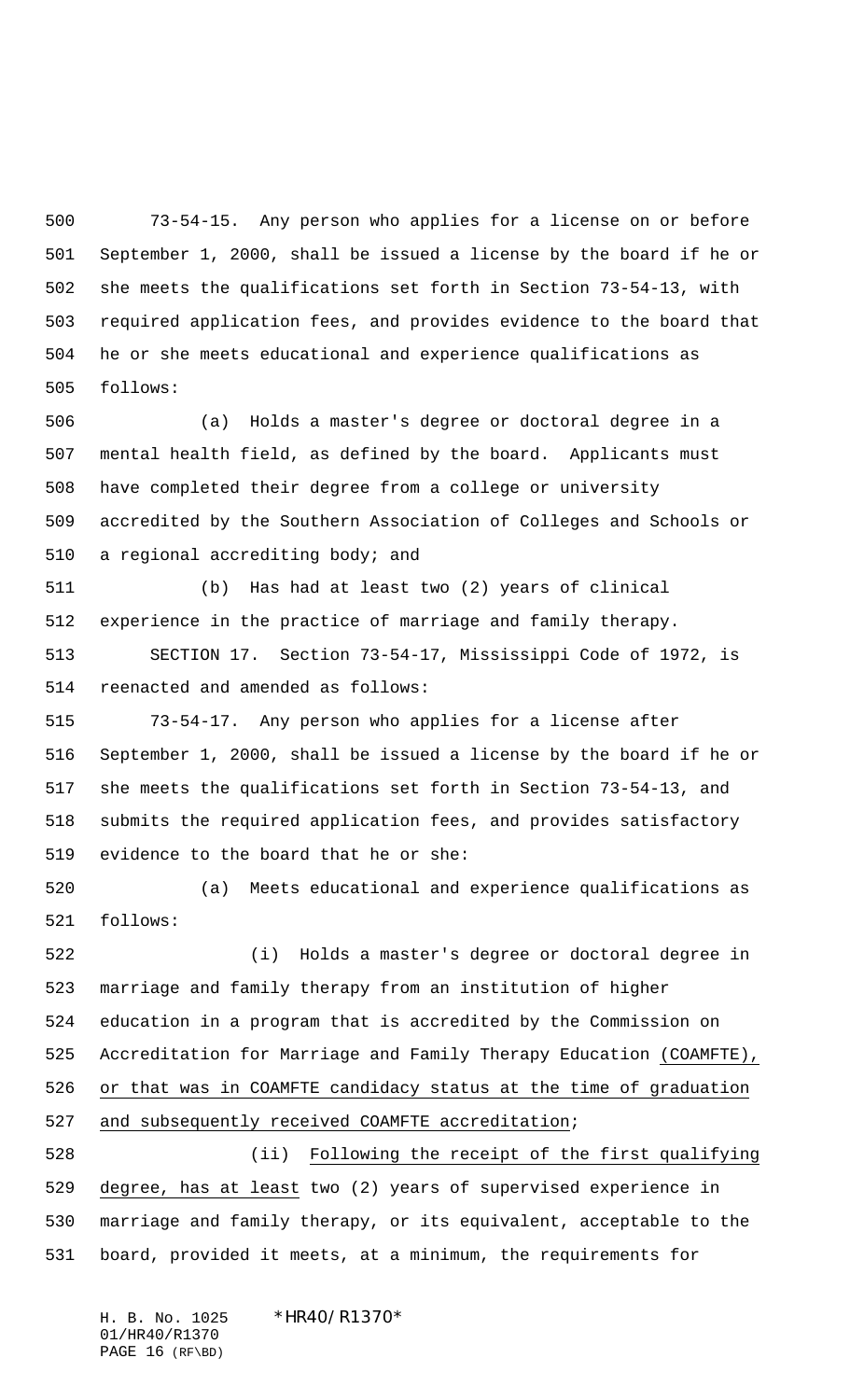clinical membership in the American Association for Marriage and Family Therapy;

 (iii) Has completed at least one hundred (100) hours of supervision of marriage and family therapy, as defined by 536 the board; and

 (b) Passes an examination administered by the board. SECTION 18. Section 73-54-19, Mississippi Code of 1972, is reenacted as follows:

 73-54-19. (1) The board shall conduct an examination at least once a year at a time and place designated by the board. (2) An applicant shall be required to pass the Examination of Marriage and Family Therapy written for the marriage and family

 SECTION 19. Section 73-54-23, Mississippi Code of 1972, is reenacted as follows:

regulatory boards.

 73-54-23. The board shall issue a license by examination of credentials to any applicant licensed or certified as a marriage and family therapist in another state that has such requirements for the license or certificate that the board is of the opinion that the applicant is competent to engage in the practice of marriage and family therapy in this state, provided that the applicant submits an application on forms prescribed by the board and pays the original licensure fee prescribed by Section 73-54-25.

 SECTION 20. Section 73-54-25, Mississippi Code of 1972, is reenacted as follows:

 73-54-25. The board shall charge an application fee to be determined by the board, but not to exceed Three Hundred Dollars (\$300.00), to applicants for licensing, and shall charge the applicant for the expenses incurred by the board for examination of the applicants.

 SECTION 21. Section 73-54-27, Mississippi Code of 1972, is reenacted and amended as follows:

H. B. No. 1025 \*HR40/R1370\* 01/HR40/R1370 PAGE 17 (RF\BD)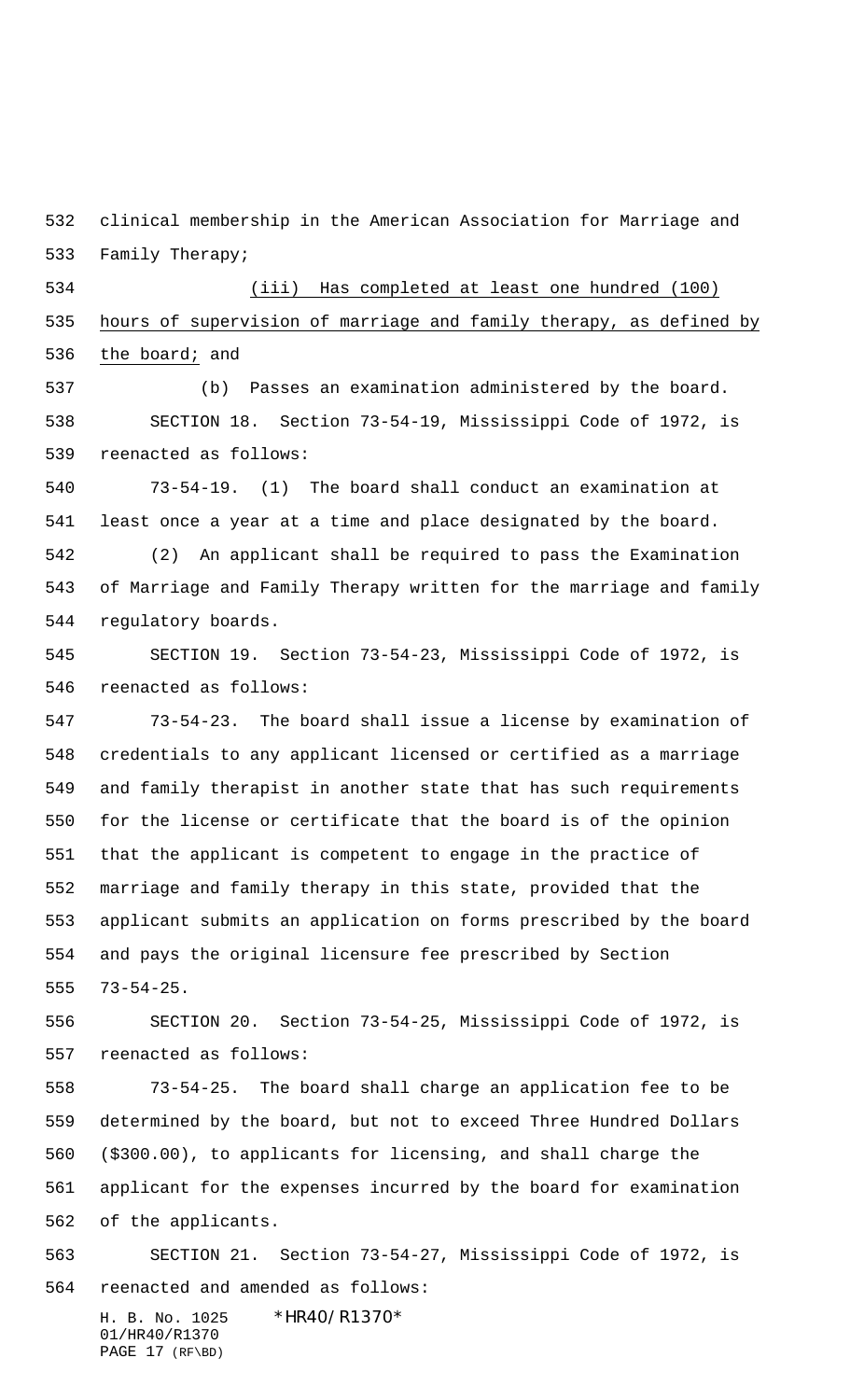73-54-27. (1) Licenses issued under this chapter shall be valid for two (2) years and must be renewed biennially, in September, with the renewal fee being determined by the board but not to exceed Two Hundred Dollars (\$200.00).

 (2) The license of any marriage and family therapist who fails to renew biennially during the month of September shall lapse; the failure to renew the license shall not deprive the marriage and family therapist of the right of renewal thereafter. Such lapsed license may be renewed within a period of two (2) years after such lapse upon payment of all fees in arrears.

 (3) A marriage and family therapist wishing to renew a license that has been lapsed for more than two (2) years shall be required to reapply for licensure.

 (4) The board shall notify each license holder in writing of the pending license expiration no later than the thirtieth day before the date on which the license expires.

 (5) The board shall require each license holder to participate in approved continuing education activities in order to renew a license issued under this chapter.

 (6) Any person who notifies the board, in writing on forms prescribed by the board, may place his license on inactive status and shall be excused from the payment of renewal fees until the person notifies the board in writing of the intention to resume active practice. Any person requesting his license to be changed from inactive to active status shall be required to pay the current fee and shall also demonstrate compliance with continuing education requirements as defined by the board.

 SECTION 22. Section 73-54-29, Mississippi Code of 1972, is reenacted as follows:

H. B. No. 1025 \*HR40/R1370\* 01/HR40/R1370 73-54-29. Licensees subject to this chapter shall conduct their activities, services and practice in accordance with this chapter and any rules promulgated pursuant under this chapter. Licensees may be subject to the exercise of the disciplinary

PAGE 18 (RF\BD)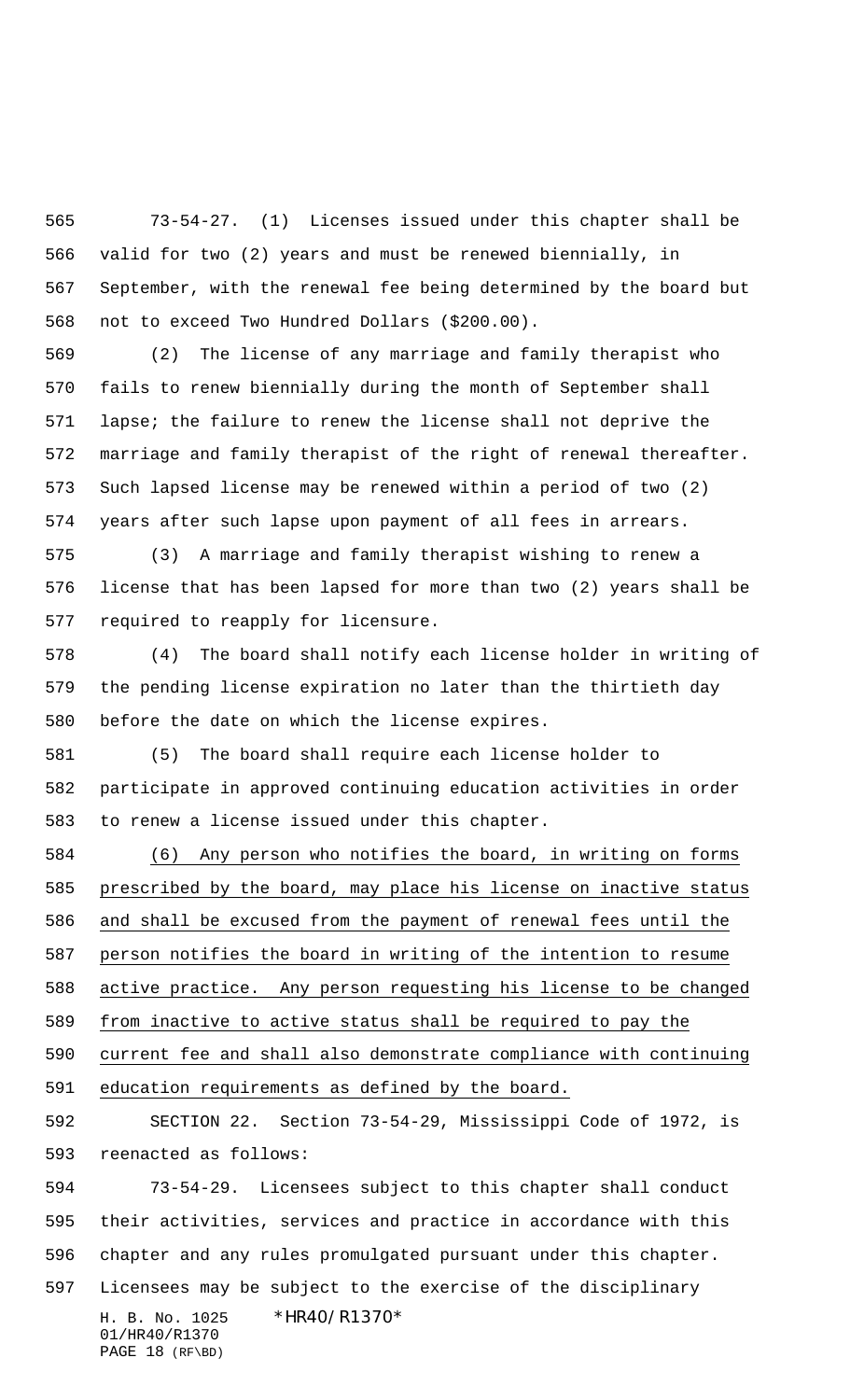sanctions enumerated in Section 73-53-23 if the board finds that a licensee is guilty of any of the actions listed in Section 73-53-17(1) or is guilty of any of the following:

 (a) Violation of any provision of this chapter or any rules or regulations of the board adopted under the provisions of this chapter.

 (b) Other just and sufficient cause which renders a person unfit to practice marriage and family therapy as determined by the board but not limited to:

 (i) Habitual use of alcohol or drugs to an extent that affects professional competence;

 (ii) Adjudication as being mentally incompetent by a court of competent jurisdiction;

 (iii) Practicing in a manner detrimental to the public health and welfare;

 (iv) Revocation of a license or certification by a licensing agency or by a certifying professional organization; or

 (v) Any other violation of this chapter or the code of ethical standards of the American Association of Marriage and Family Therapy or other ethical standards adopted by the board under the provisions of this chapter.

 SECTION 23. Section 73-54-31, Mississippi Code of 1972, is reenacted as follows:

 73-54-31. (1) The board shall conduct its hearings and disciplinary proceedings in accordance with the provisions of Sections 73-53-17 through 73-53-27, this section and rules and regulations adopted by the board. Any person may be heard by the board in person or by attorney. Every vote and official act of the board shall be entered of record. Executive sessions may be used when discussing individual applicants or for any other purposes allowed by Section 25-41-7. All other hearings and rule-making proceedings shall be open to the public as provided in

H. B. No. 1025 \*HR40/R1370\* 01/HR40/R1370 PAGE 19 (RF\BD)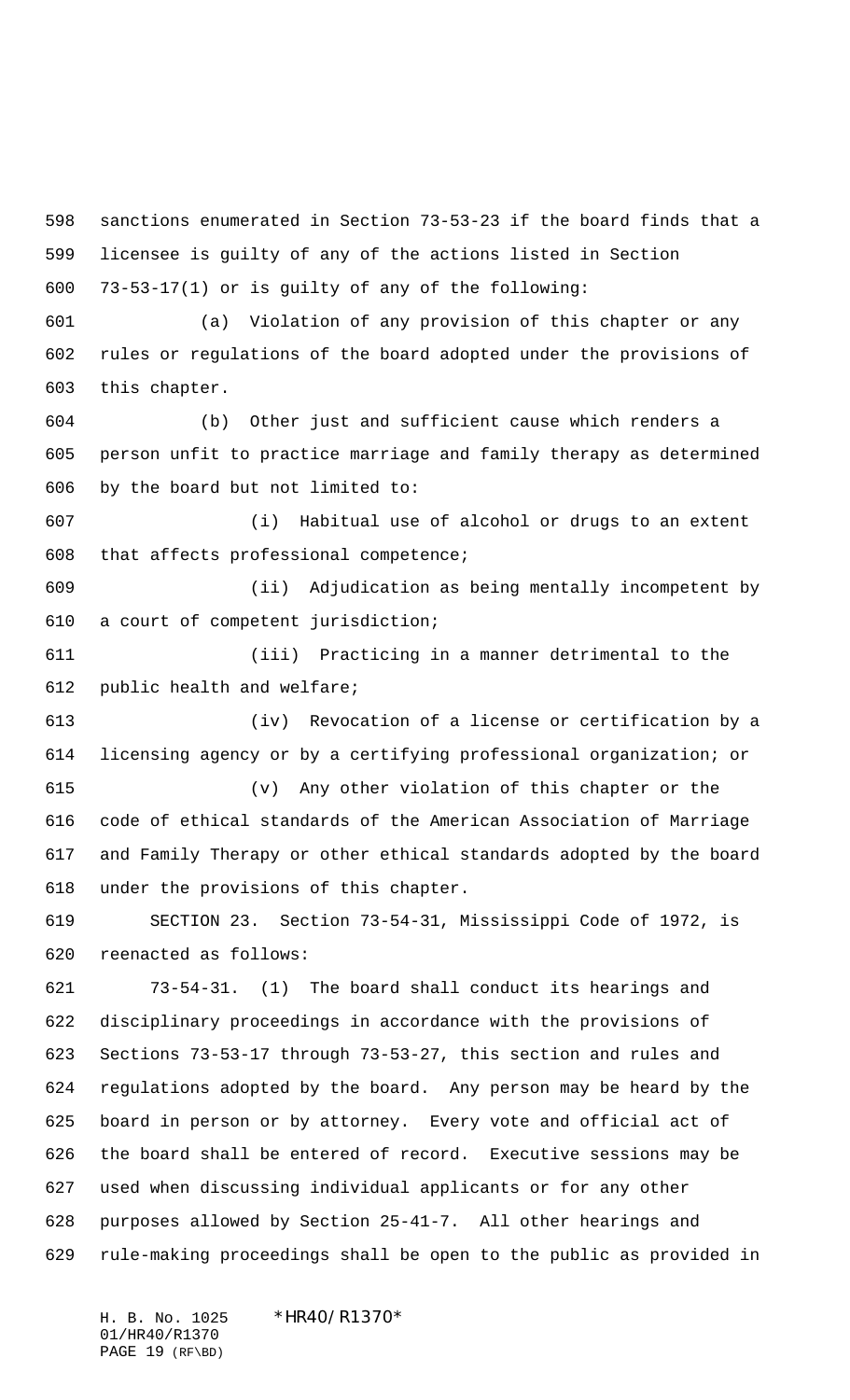the Open Meetings Act (Section 25-41-1 et seq.). A record shall be made of every hearing before the board.

 (2) For the purposes of Sections 73-53-17 through 73-53-27 and this section, the board shall have the power to require by subpoena the attendance and testimony of witnesses and the production of all books, papers and documents relating to any matter under investigation. Subpoenas shall be issued by the board upon application by any party to a proceeding before the board and a showing of general relevance and reasonable scope. For noncompliance with a subpoena, the board may apply to the circuit court for an order requiring the person subpoenaed to appear before the board and testify and produce books, papers or documents if so ordered. Failure to obey such order of the court may be punished by the court as contempt.

 SECTION 24. Section 73-54-33, Mississippi Code of 1972, is reenacted and amended as follows:

 73-54-33. In any proceeding before the board involving the granting, suspension or revocation of a license or in other proceedings in which expert testimony relating to the practice of marriage and family therapy is necessary, the board may hear evidence from a qualified expert witness or witnesses selected by parties.

 SECTION 25. Section 73-54-35, Mississippi Code of 1972, is reenacted as follows:

 73-54-35. As an additional remedy to those authorized in Section 73-53-23, the board may proceed in the circuit court to enjoin and restrain any unlicensed person from violating any provision of this chapter. The board shall not be required to post bond to such proceeding.

 SECTION 26. Section 73-54-37, Mississippi Code of 1972, is reenacted and amended as follows:

H. B. No. 1025 \*HR40/R1370\* 01/HR40/R1370 PAGE 20 (RF\BD) 73-54-37. No person licensed under this chapter as a 662 marriage and family therapist, in the course of formally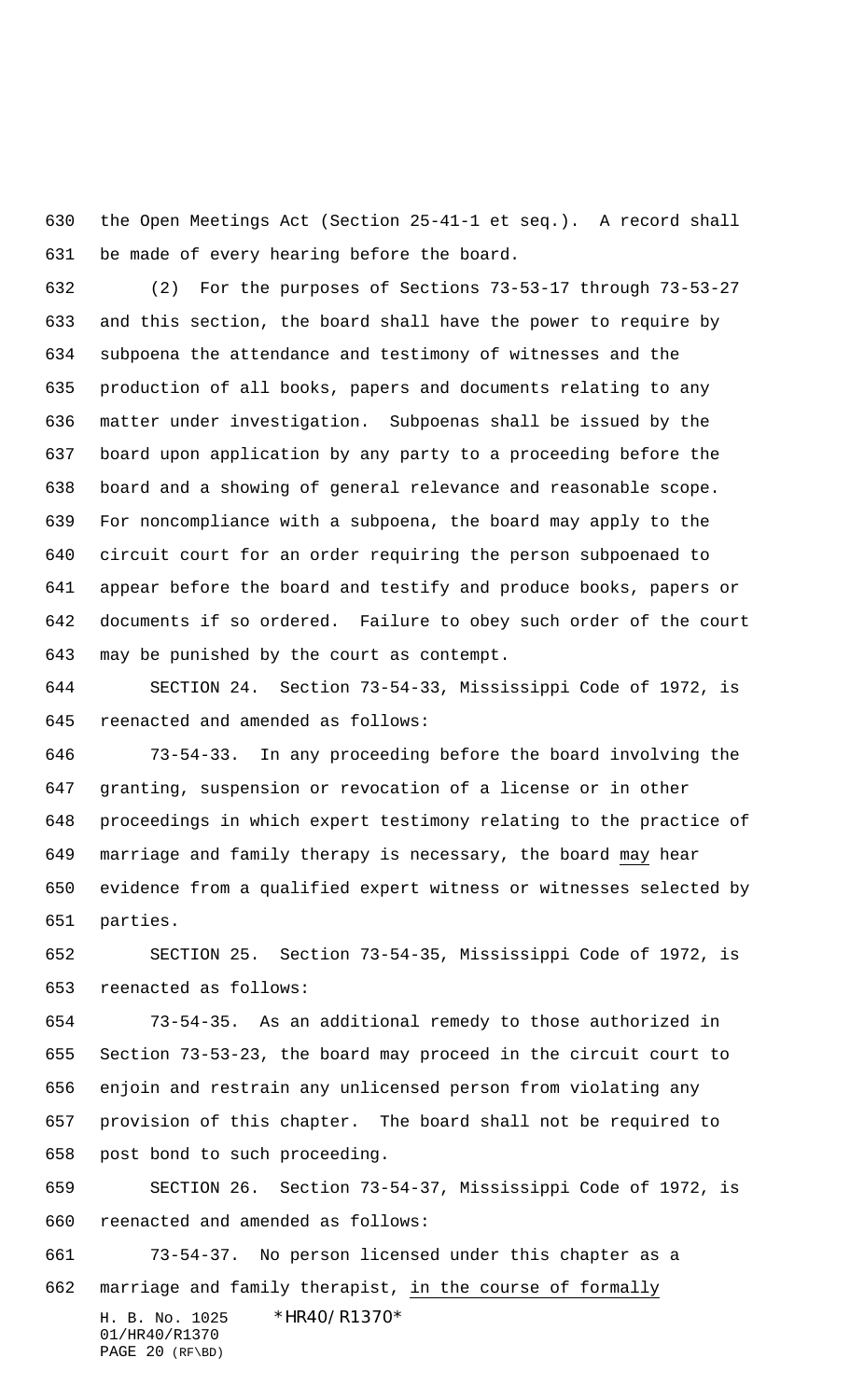reporting, conferring or consulting with administrative superiors, colleagues, consultants, employees, associates or supervisors, who share professional responsibility, shall be required to disclose any information which he may have acquired in rendering marriage

and family therapy services, except:

 (a) In the course of formally reporting, conferring or consulting with administrative superiors, colleagues, consultants, or supervisors, who share professional responsibility, in which instance all receipts of the information are similarly bound to regard the communications as privileged; or

 (b) With written consent from the client or, in the case of death or disability, or in case of the minor, with the written consent of his or her parent, legal guardian or conservator, or other person authorized by the court to file suit; or

 (c) When a communication reveals the contemplation of a crime or harmful act, or intent to commit suicide; or

 (d) When a person waives the privilege by bringing charges against a licensed marriage and family therapist for breach of privileged communication, or any other charge.

 SECTION 27. Section 73-54-39, Mississippi Code of 1972, is reenacted as follows:

 73-54-39. If both parties to a marriage have obtained marriage and family therapy by a licensed marriage and family therapist, the therapist shall not be competent to testify in an alimony, custody or divorce action concerning information acquired in the course of the therapeutic relationship.

 SECTION 28. Section 73-54-41, Mississippi Code of 1972, is amended as follows:

 73-54-41. Sections 73-54-1 through 73-54-39, and Sections 73-53-3, 73-53-8, 73-53-10, 73-53-11 and 73-53-13, shall stand repealed on July 1, 2011.

H. B. No. 1025 \*HR40/R1370\* 01/HR40/R1370 PAGE 21 (RF\BD)